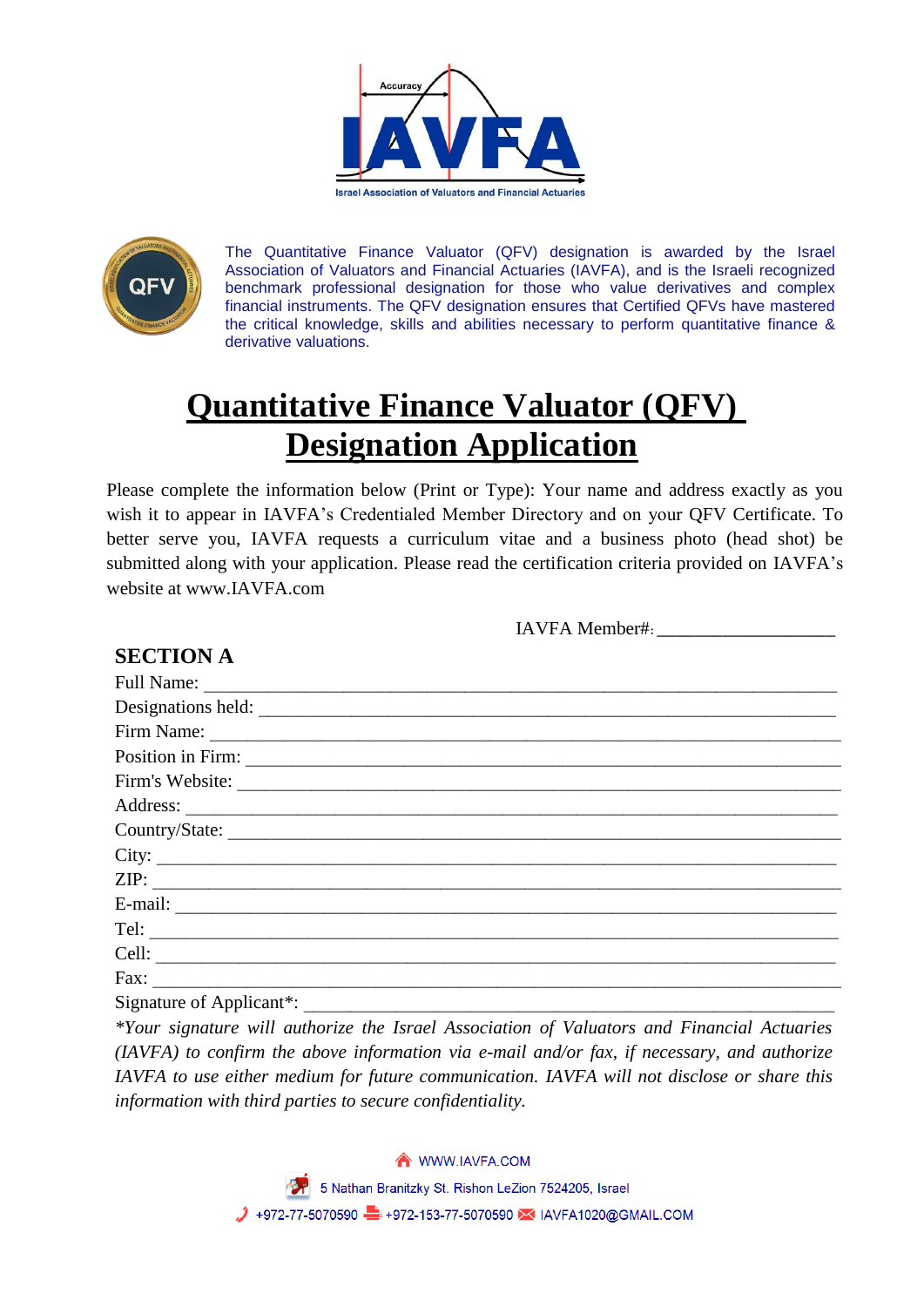

#### **SECTION B**

Business References Applications for membership in IAVFA cannot be processed without written letters from three business references.

Please provide your references with these guidelines before they write their letters. References should be informed that they may be contacted for additional information.

You may also download a Reference Letter Form for your references to complete from the IAVFA Web site. Each letter must address all of the following items:

- If you are a person of good character
- The number of years the reference has known you
- Whether or not the reference has worked with you in a business capacity
- If you are financially responsible, to the best of the reference's knowledge
- If you are presently engaged in the field of appraising
- A telephone number where the reference can be reached

#### **Business/Personal References:**

| Contact:<br><u> 1980 - Andrea Andrew Maria (h. 1980).</u> |
|-----------------------------------------------------------|
|                                                           |
| Position in Firm:                                         |
|                                                           |
| Country/State:                                            |
| City:                                                     |
|                                                           |
|                                                           |
|                                                           |
|                                                           |
|                                                           |
| Contact:                                                  |
|                                                           |
|                                                           |
|                                                           |
| Country/State:                                            |
|                                                           |
| ZIP:                                                      |
|                                                           |
|                                                           |
| Cell:                                                     |
|                                                           |
| Contact:                                                  |

WWW.IAVFA.COM

5 Nathan Branitzky St. Rishon LeZion 7524205, Israel

→ +972-77-5070590 → +972-153-77-5070590 → IAVFA1020@GMAIL.COM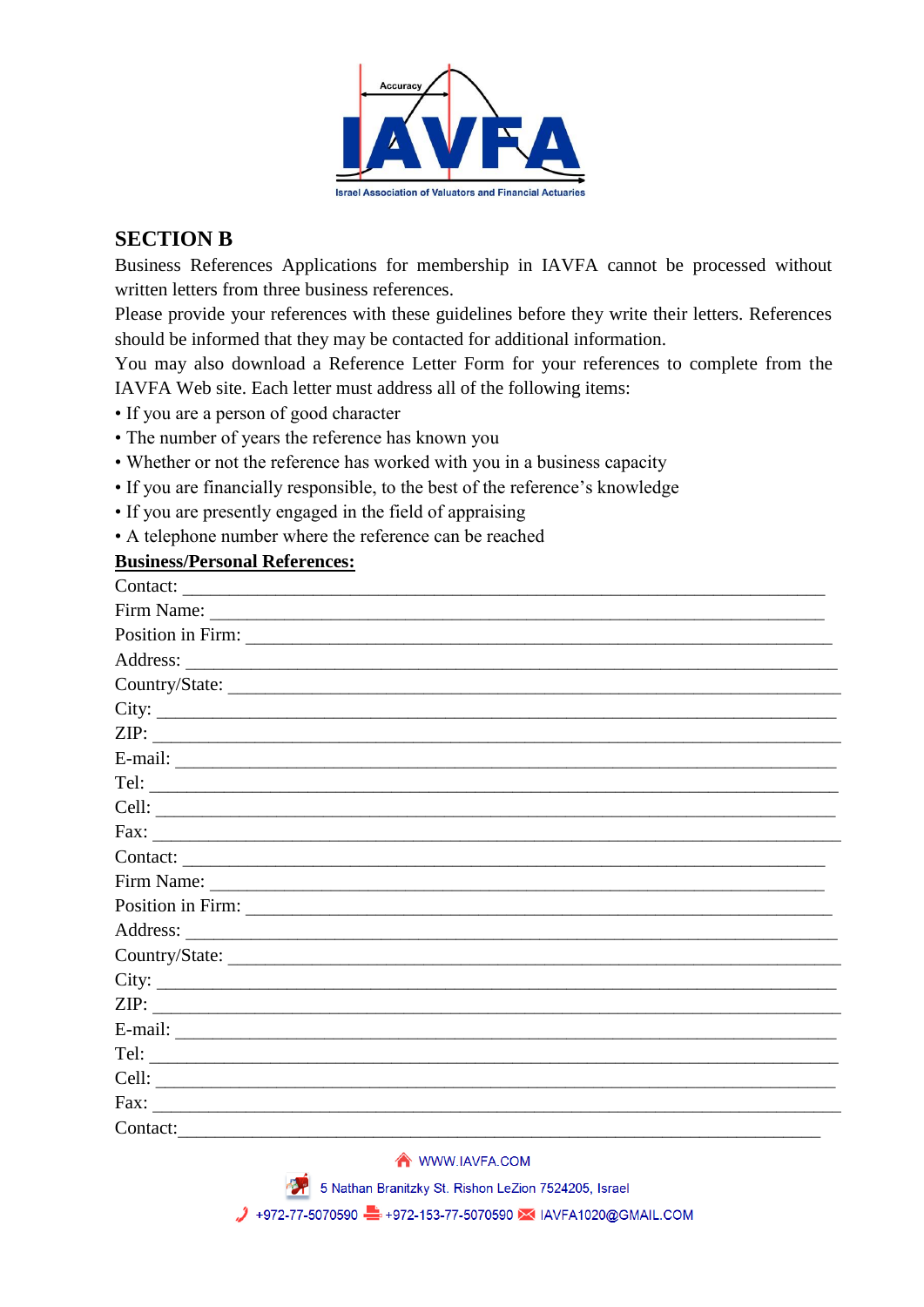

| Country/State: |
|----------------|
|                |
| ZIP:           |
|                |
|                |
|                |
| Fax:           |

#### **SECTION C**

 $\Box$  I have included a recent Curriculum Vitae or Resume with this application.

#### **SECTION D**

#### IF YOU HOLD ONE OR MORE OF THE FOLLOWING DESIGNATIONS please

complete this section and attach a copy of your certification.

• Certificate in Quantitative Finance (CQF) from the CQF Institute  $\Box$  Yes  $\Box$  No

I am a Member in good standing with IAVFA:  $\Box$  Yes  $\Box$  No  $\Box$  Applying for Membership Association:

| Designation /License:    |
|--------------------------|
|                          |
| Year Certified/Licensed: |
| Association:             |
| Designation /License:    |
| Designation/License #:   |
| Year Certified/Licensed: |
|                          |
| Designation /License:    |
| Designation/License #:   |
| Year Certified/Licensed: |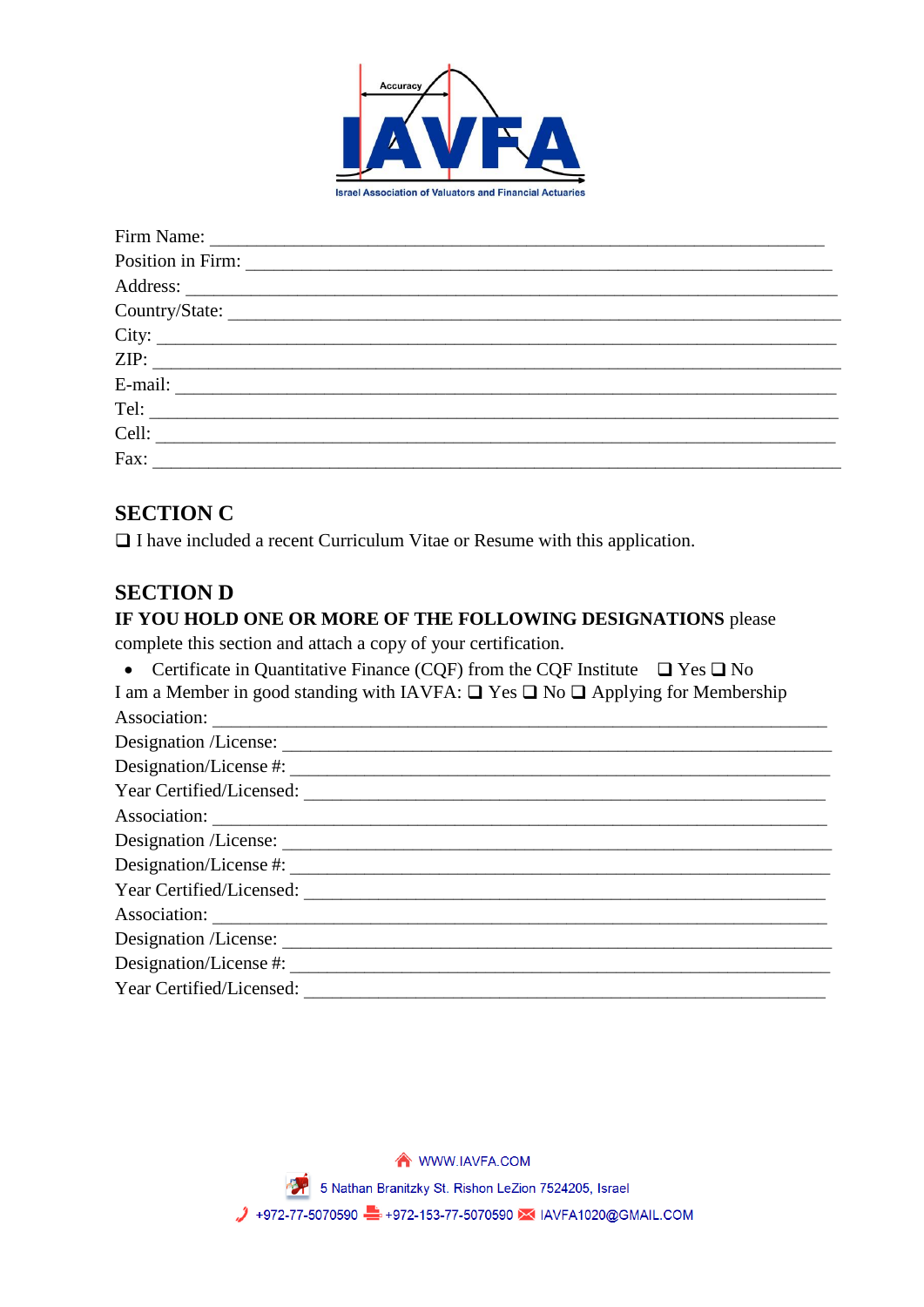

#### **SECTION E**

**IF YOU HOLD ONE OR MORE FINANCIAL\* DEGREES**, please complete this section and attach a copy of your degree(s). I am a Member in good standing with IAVFA:  $\Box$  Yes  $\Box$  No  $\Box$  Applying for Membership University/College: \_\_\_\_\_\_\_\_\_\_\_\_\_\_\_\_\_\_\_\_\_\_\_\_\_\_\_\_\_\_\_\_\_\_\_\_\_\_\_\_\_\_\_\_\_\_\_\_\_\_\_\_\_\_\_\_\_\_\_\_ Degree: Years Attended: \_\_\_\_\_\_\_\_\_\_\_\_\_\_\_\_\_\_\_\_\_\_\_\_\_\_\_\_\_\_\_\_\_\_\_\_\_\_\_\_\_\_\_\_\_\_\_\_\_\_\_\_\_\_\_\_\_\_\_\_\_\_\_ University/College: Degree: \_\_\_\_\_\_\_\_\_\_\_\_\_\_\_\_\_\_\_\_\_\_\_\_\_\_\_\_\_\_\_\_\_\_\_\_\_\_\_\_\_\_\_\_\_\_\_\_\_\_\_\_\_\_\_\_\_\_\_\_\_\_\_\_\_\_\_\_\_\_ Years Attended:  $\blacksquare$ University/College: Degree: Years Attended:

**\***A business degree (i.e., management, economics, finance, marketing, accounting, or other business field) and/or an MBA (masters of business administration) or higher business degree from an accredited college or university.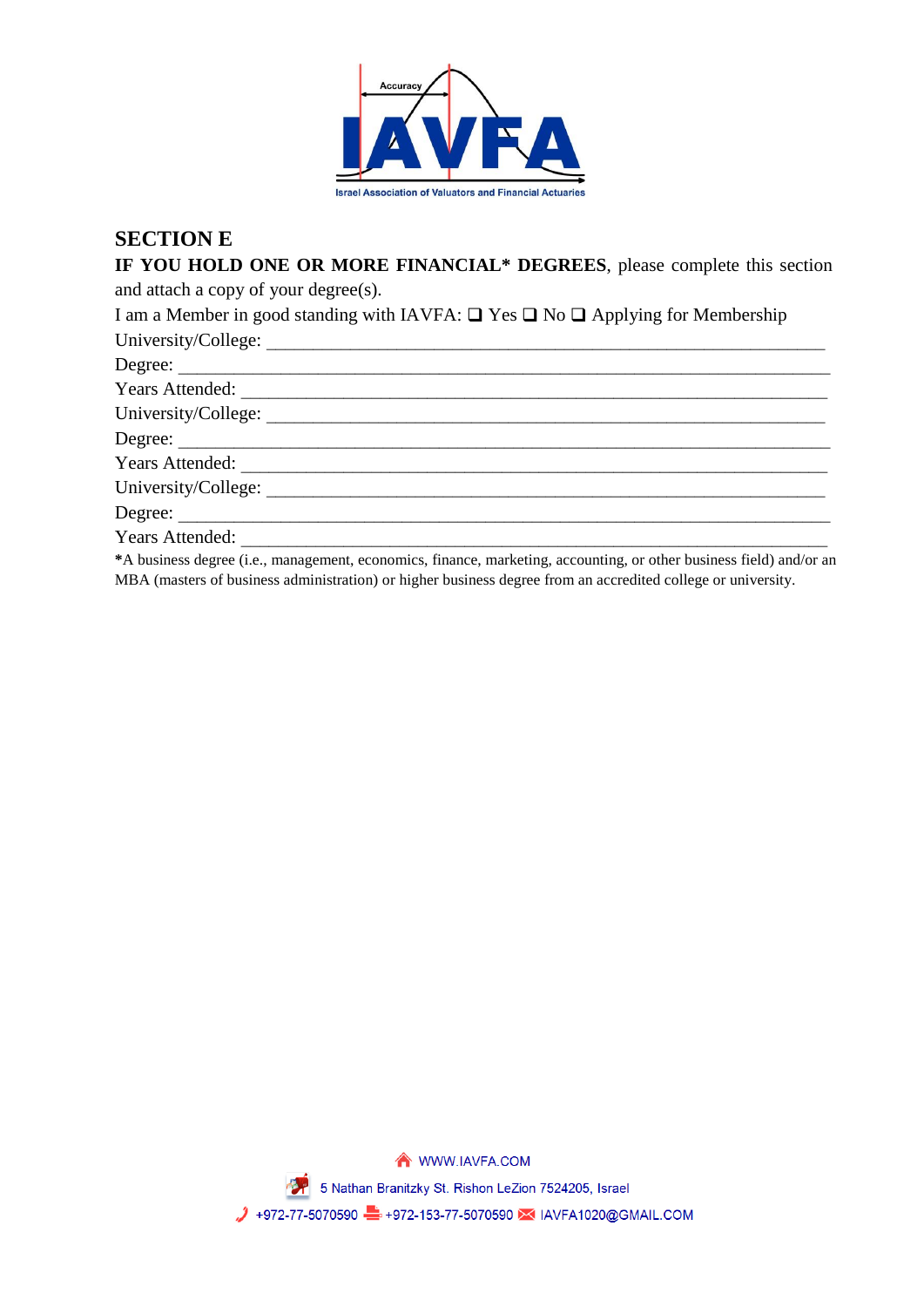

#### **SECTION F**

Please describe your experience in the field of derivatives and complex financial instruments valuation. It must be substantial, as defined by the IAVFA, and you must provide enough detail, i.e., references, employers/partners, clients, books written, etc., so IAVFA can adequately validate that you meet the experience threshold. (Please include any relevant support documents with this application.)

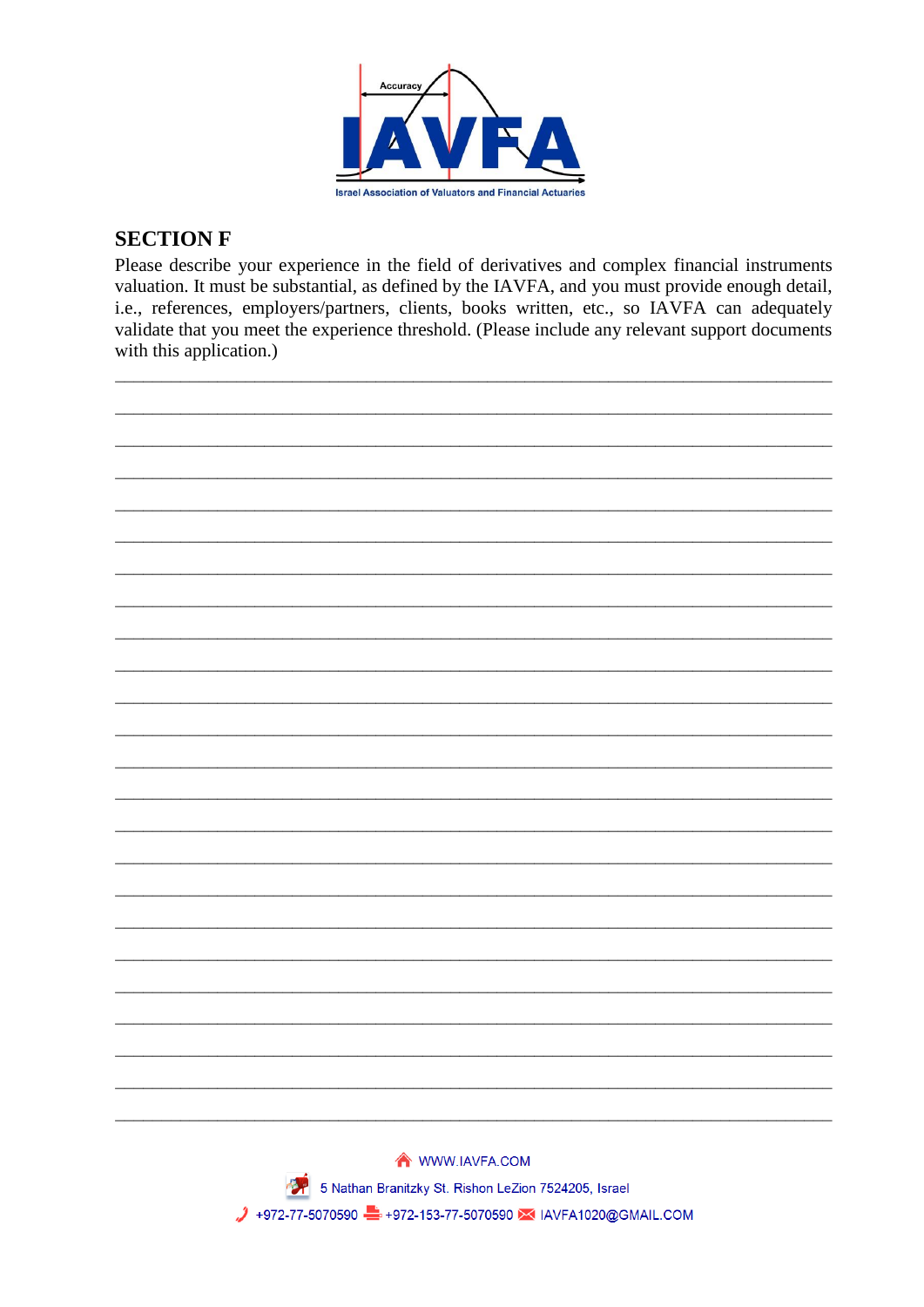

## **SECTION G**

HAVE YOU EVER BEEN CONVICTED OF A FELONY? (You must check one of the boxes below. If "yes," please attach an explanation.)  $\Box$  Yes  $\Box$  No

## **SECTION H**

#### **APPLICATION FEE AND CERTIFICATION DUES:**

Application fees are nonrefundable. However, if your application is not approved, your certification dues are fully refundable. Dues and fees are subject to change without notice. Please verify current rates with IAVFA Headquarters at (972) 77-50-70-590 before submitting your application.

**TOTAL** *(Be sure to include application fees and certification dues.)* **\\$** 

#### **SECTION I METHODS OF PAYMENT:**

PAYMENT BY BANK TRANSFER Bank Name: Bank Hapoalim B.M. IBAN: IL32-0125-7200-0000-0489-498 Bank Number: 12 Branch Number: 572 Branch Address: 65 Jabotinski St., Rishon LeZion 7521819 Israel Bank Account Number: 489498 SWIFT Code: POALILIT

By signing, you authorize IAVFA to charge your account for the amount indicated. IAVFA can also initiate credit entries to your account in the event a credit or correction is due. Your signature authorizes us to confirm the above information via e-mail or fax and to use either for future communications. IAVFA will not disclose or share this information with third parties.

| <b>Authorized Signature:</b> |  |
|------------------------------|--|
|                              |  |

**Date:**  $\blacksquare$ 

WWW.IAVFA.COM 5 Nathan Branitzky St. Rishon LeZion 7524205, Israel → +972-77-5070590 → +972-153-77-5070590 → IAVFA1020@GMAIL.COM